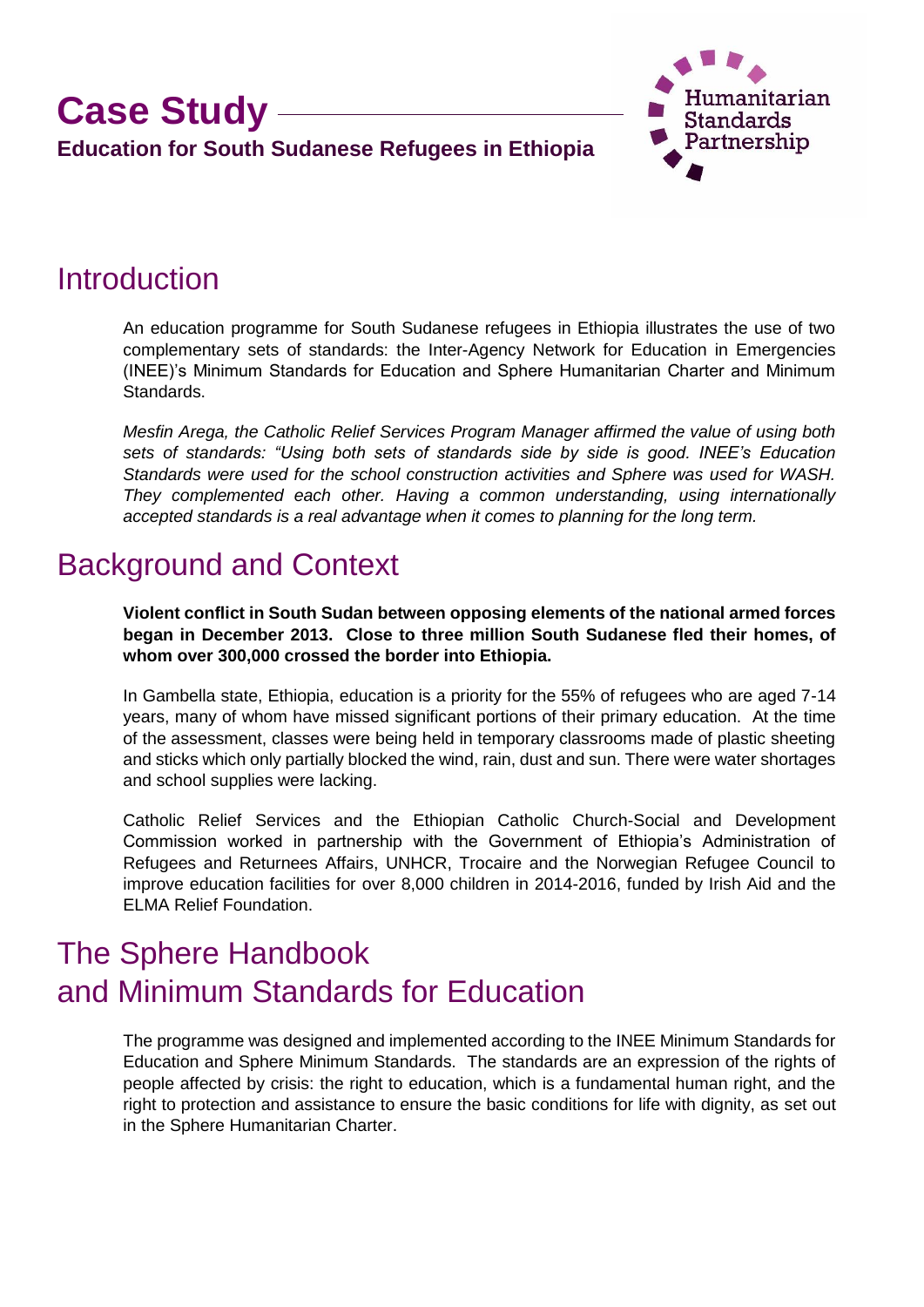

The three main components of the programme were: classroom construction, provision of water and sanitation facilities and teacher training on student wellbeing. The INEE Foundational Standards on participation, resources, coordination and assessment were used during programme design and implementation. The design of educational facilities involved refugees and key stakeholders and the project was discussed and agreed with the Administration of Refugees and Returnees Affairs and UNHCR.

### INEE's Access and Learning Environment Standard 3

INEE's Access and Learning Environment Standard 3 is, "Education facilities promote the safety and well-being of learners, teachers and other education personnel and are linked to health, nutrition, psychosocial and protection services." In this programme the sites for the educational facilities were selected through a mapping exercise which focused on safety for students and staff. A briefing was held for local companies to ensure they were fully informed of bidding requirements. The contractors employed labour from within the refugee camp community and engaged local firms and individuals for jobs. Protection risks were addressed: for example, the construction contract included a code of conduct and the site engineer was briefed on protection awareness.



Students in Zone D, Jewi Refugee Camp, before in temporary classrooms (left), and after.

INEE requires physical structures to be appropriate for the situation with adequate space for classes. The design process adapted designs provided by the government to improve ventilation and increase space in the classroom to 63m2 for a class size of fifty, allowing 1m2 per pupil, 10 m2 for the teaching area and 2m2 for storage.

The INEE Minimum Standards say, "It is important to set locally defined, realistic limits on class size, which allow the inclusion of all children and youth, including those with disabilities." The INEE Contextualised Standards for Ethiopia bring together the national and local resources and cite a 2012 joint education assessment on refugee education which recommends a teacher to student ratio of 1:60 in refugee settings, while the national standard is 1:50 at primary and 1:40 at secondary level.